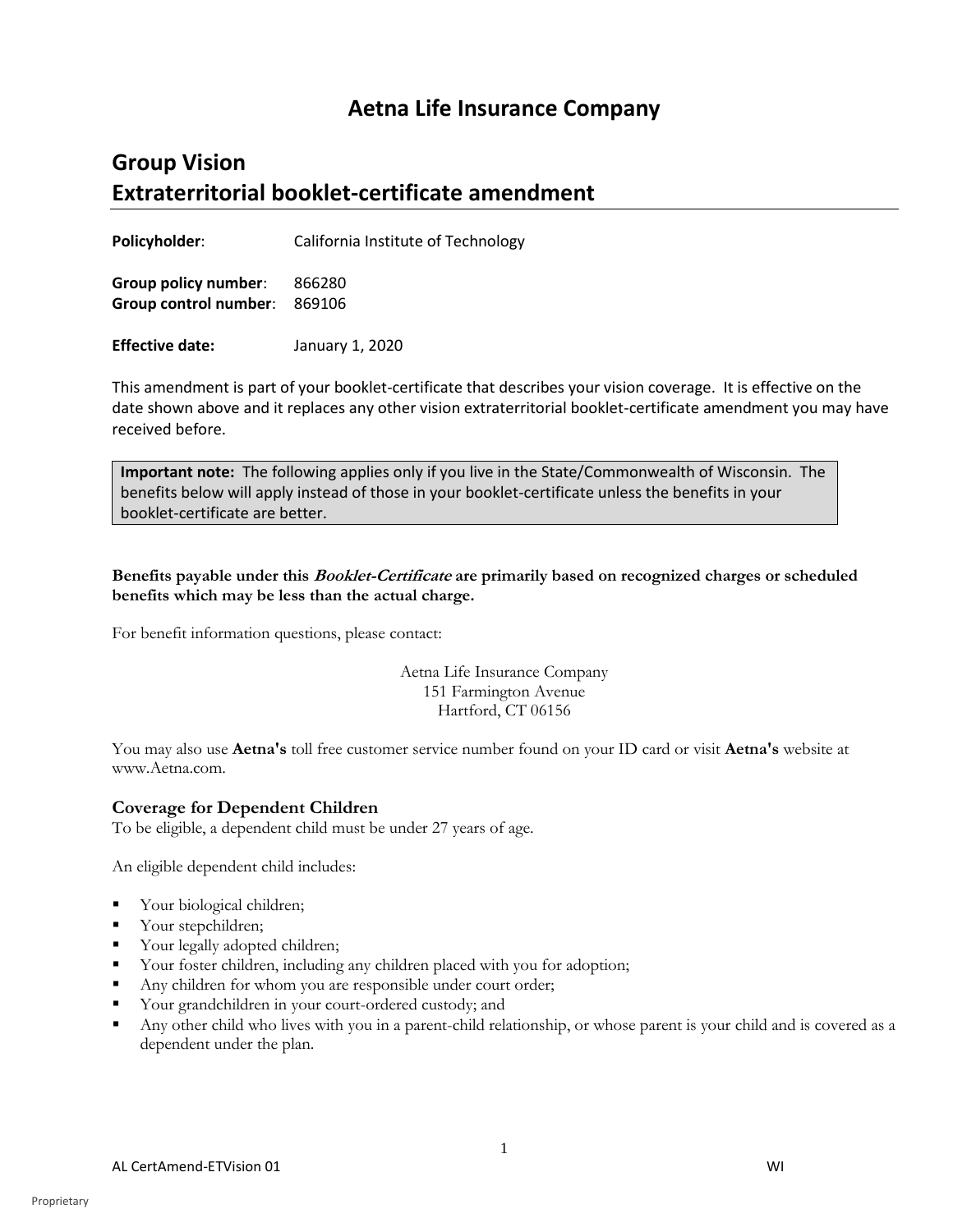Coverage for a handicapped child may be continued past the age limits shown above. See *Handicapped Dependent Children* for more information.

#### **Important Reminder**

Keep in mind that you cannot receive coverage under the plan as:

- Both an employee and a dependent; or
- A dependent of more than one employee.

## **Coverage for your Dependent Child Returning from Military Duty**

You may cover your dependent child if he or she returns from active military duty, and he or she:

- is a full-time student attending an accredited institution of higher education,\* and
- while a full-time student attending an accredited institution of higher education,\* prior to reaching age 27, was called up to active military duty in the National Guard or in a reserve component of the United States armed forces.

If the dependent child over age 27 does not re-enroll in an accredited institution of higher education as a full-time student\* within 12 months of the date of his or her return from active military duty, coverage may be terminated. If he or she is called back to active duty more than once within the first four years following the first call to active duty, the insurer may only use the dependent child's age at the time of the first call to active duty when determining eligibility.

#### **\*Note**

Proof of full-time student status is required each year. This means that the child is enrolled as an undergraduate student with a total course load of at least 15 credits or is enrolled as a graduate student with a total course load of at least nine credits.

## **Special Enrollment Periods**

## **If You Adopt a Child**

Your plan will cover a child who is placed for adoption. ("Placed for adoption" means any of the following: 1) the department, a county department or a child welfare agency licensed under the Wisconsin Code places a child in the insured's home for adoption and enters into an agreement under the Code with the insured; 2) a court under the Wisconsin Code orders a child placed in the insured's home for adoption; 3) a sending agency as defined in the Wisconsin Code places a child in the insured's home for adoption, and the insured takes physical custody of the child at any location within the United States; 4) the person bringing the child into this state has complied with the Wisconsin code, and the insured takes physical custody of the child at any location within the United States; or 5) a court of a foreign jurisdiction appoints the insured as guardian of a child who is a citizen of that jurisdiction, and the child arrives in the insured's home for the purpose of adoption by the insured under the Wisconsin Code.)

Your plan will provide coverage for a child who is placed with you for adoption if:

- The child meets the plan's definition of an eligible dependent on the date he or she is placed for adoption; and
- You request coverage for the child in writing within 60 days of the placement.
- Proof of placement will need to be presented to **Aetna** prior to the dependent enrollment.
- Any coverage limitations for a pre-existing condition will not apply to a child placed with you for adoption provided that the placement occurs on or after the effective date of your coverage.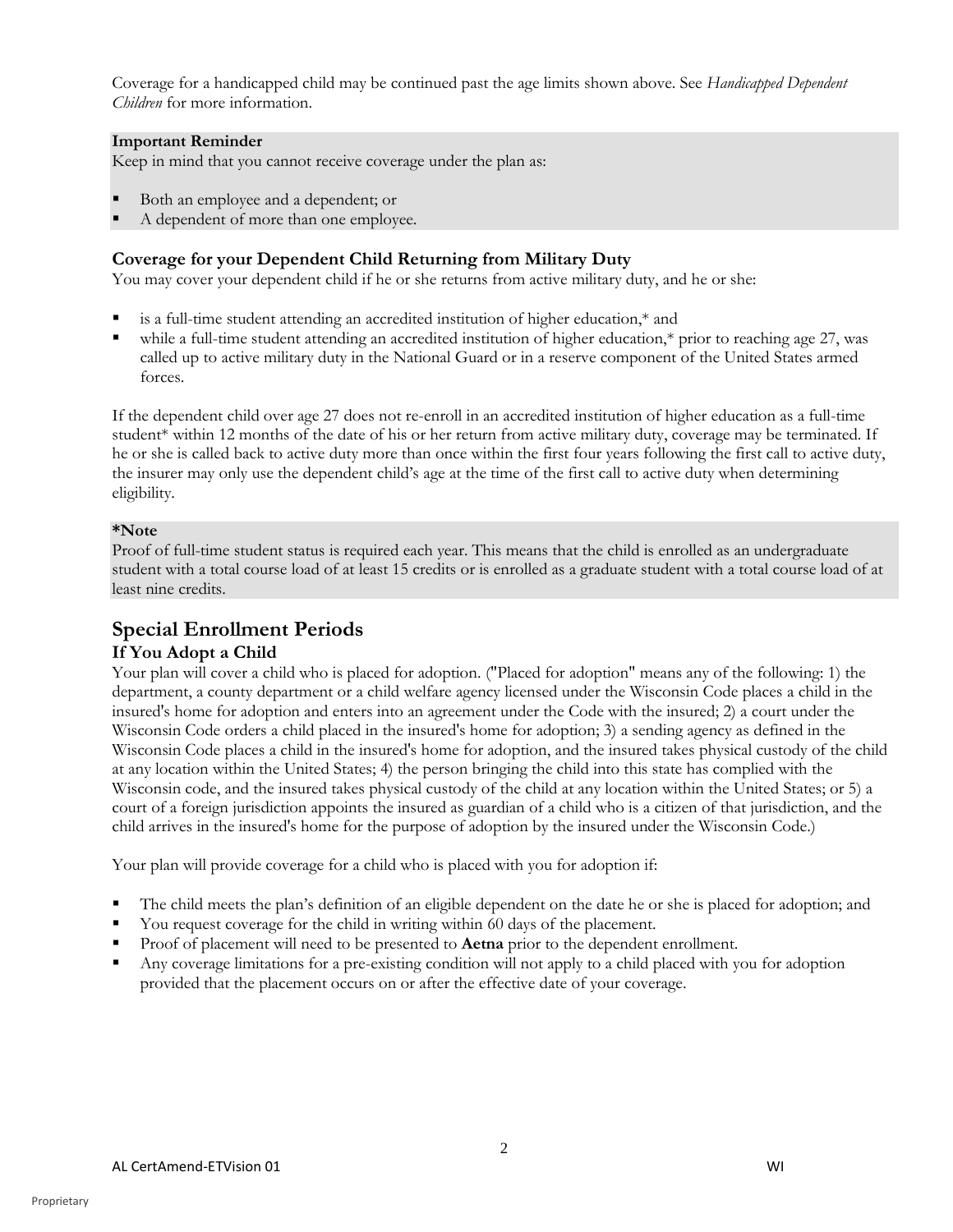## **When You Receive a Qualified Child Support Order**

A Qualified Medical Child Support Order (QMCSO) is a court order requiring a parent to provide health care coverage to one or more children. A Qualified Domestic Relations Support Order (QDRSO) is a court order requiring a parent to provide dependent's life insurance coverage to one or more children. Your plan will provide coverage for a child who is covered under a QMCSO or a QDRSO, if:

- The child meets the plan's definition of an eligible dependent; and
- You request coverage for the child in writing within 31 days of the court order.

Coverage for the dependent will become effective on the date of the court order. Any coverage limitations for a preexisting condition will not apply, as long as you submit a written request for coverage within the 31-day period.

If you do not request coverage for the child within the 31-day period, you will need to wait until the next annual enrollment period.

Under a QMCSO or QDRSO, if you are the non-custodial parent, the custodial parent may file claims for benefits. Benefits for such claims will be paid to the custodial parent.

## **Continuing Coverage for Dependents After Your Death**

If you should die while enrolled in this plan, your dependent's health care coverage, if applicable will continue as long as:

- You were covered at the time of your death;
- Your coverage, at the time of your death, is not being continued after your employment has ended;
- A request is made for continued coverage within 30 days after receiving notice of the right to continue coverage; and
- Payment is made for the coverage.

Your dependent's coverage will end when the first of the following occurs:

- The end of the 18 month period following your death;
- He or she no longer meets the plan's definition of "dependent;"
- He or she becomes eligible for comparable benefits under this or any other group plan; or
- Any required contributions stop; and
- For your spouse, the date he or she remarries.

If your dependent's coverage is being continued for your dependents, a child born after your death will also be covered.

## **Important Note**

Your dependent may be eligible to convert to a personal policy. Please see the section, *Converting to an Individual Medical Insurance Policy* for more information.